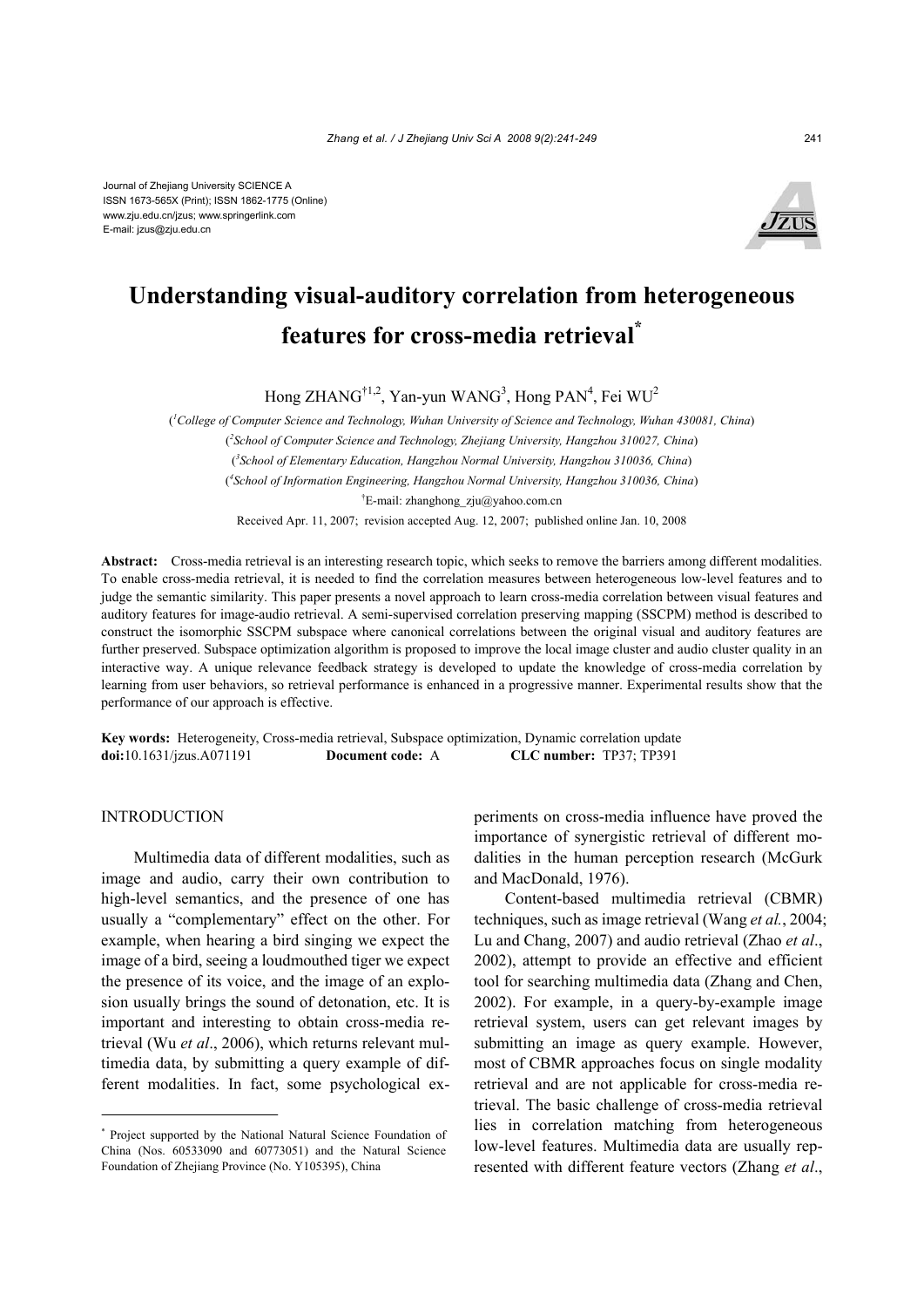2004): images can be represented with visual features of color, texture, and shape, while audio segments can be represented with auditory features like spectral flux and root mean square. So it is not easy to judge the correlation between an image with 200-dimensional visual feature vector and an audio segment with 500-dimensional auditory feature vector, although both may describe relevant high-level semantics, such as bird's picture and bird's sound.



**Fig.1 Overview of cross-media retrieval mechanism** 

This paper focuses on cross-media retrieval between image and audio by exploring content-based visual-auditory correlations. As Fig.1 shows, in our system users can find relevant images by submitting an audio segment as query example, or vice versa. We first build an isomorphic subspace based on canonical correlation analysis of visual-auditory features; and then we optimize the qualities of image cluster and audio cluster by utilizing complementary information; thirdly, users' prior knowledge is melt during relevance feedback to globally refine cross-media correlation matching results.

The organization of this paper is as follows. Section 2 reviews the related works. Section 3 introduces how to discover cross-media correlation and build an isomorphic subspace. Section 4 presents an iterative method to optimize the clustering results. Section 5 presents a correlation update strategy to improve cross-media retrieval through users' interactions. Experimental results are shown in Section 6. The concluding remarks are given in Section 7.

## RELATED WORKS

Recently, a number of researches focus on how to learn the correlations between interrelated multimodal data, which is quite similar to cross-media retrieval scenario discussed in this paper. Such research works can be classified into the following groups:

(1) Multi-modal video content analysis. Video content can be represented with different low-level features, such as visual features of key frames and auditory features of video shots. To better understand high-level semantics researchers, refer to multi-modal analysis (Slaney and Covell, 2000; Snoek *et al*., 2005), most of which train a separate classification model for each media track, and then use the weighted-sum rule to fuse a class-prediction decision on semantic events occurred in video streams. Yang and Hauptmann (2004) proposed a statistical learning method to name every individual person appearing in broadcast news videos with names detected from the video transcript. Such research successfully improves video semantic understanding by utilizing different video features synthetically. However, cross-media correlation matching between visual and auditory features is not addressed.

(2) Image-text fusion. To improve content-based image retrieval (CBIR), some researchers resort to different kinds of image attributes, including low-level visual features, surrounding texts, hyperlinks, etc. Chen *et al*.(2001) linearly combined the similarity on textual features measured by dot product and Euclidean distance on visual features with equal weight. Wang *et al*.(2004) treated visual features of images and textual features of surrounding texts as two types of image attributes, and proposed an image-text similarity propagation method to optimize the image clustering results. These methods improve the retrieval performance by using text as complementary information, which itself expresses a certain semantics. However, different from text, there is no direct semantic information for image and audio data. Therefore, image-text fusion techniques cannot solve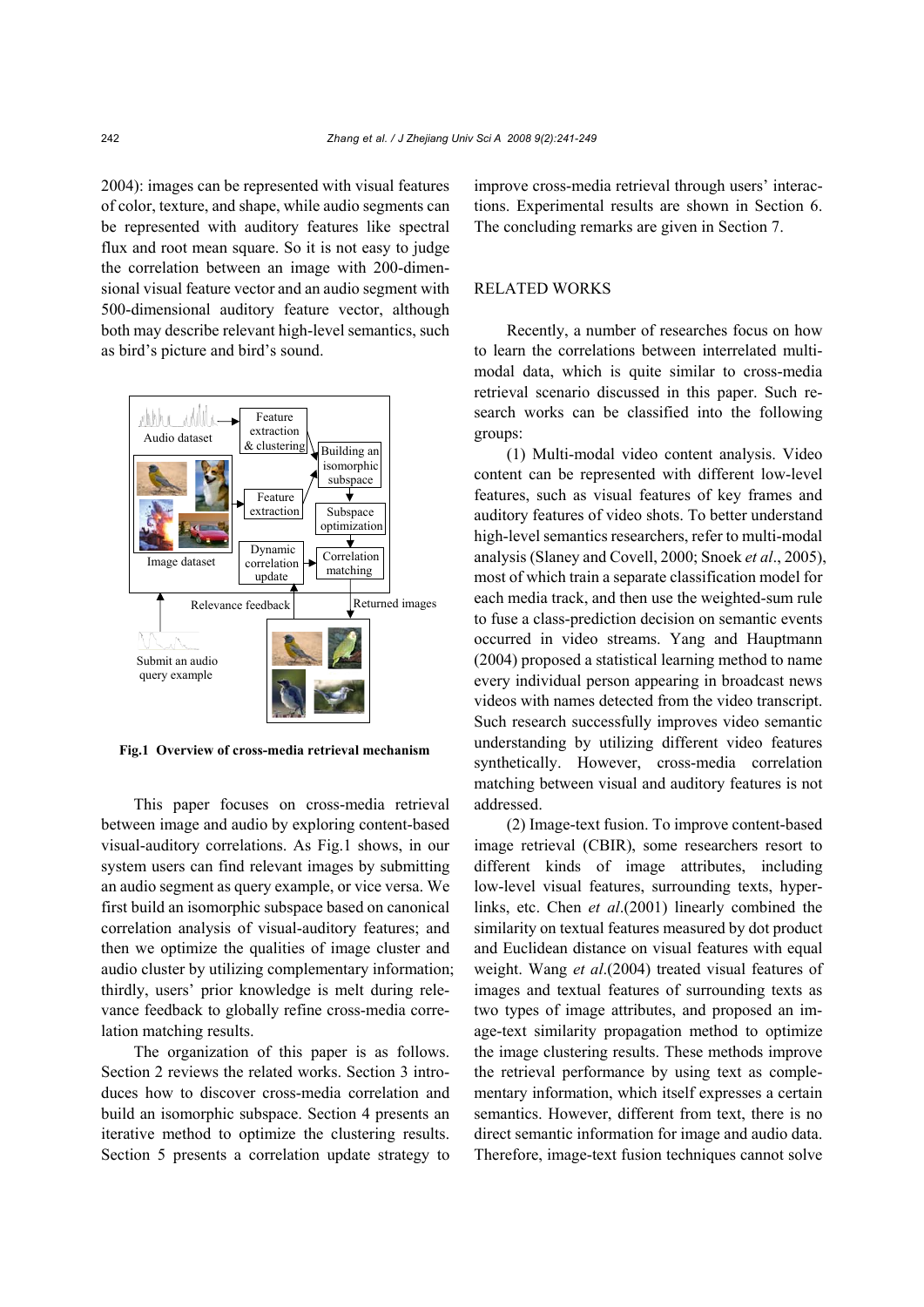the correlation matching problem that cross-media retrieval faces.

(3) Image-text cross. This group focuses on searching across text and image. Image annotation is a hot topic in this area (Duygulu *et al*., 2002; Barnard *et al*., 2003; Jeon *et al*., 2003). Barnard *et al*.(2003) presented a multi-modal modeling approach for predicting words associated with a whole image (auto-annotation) and corresponding to the particular image regions (region naming). Duygulu *et al*.(2002) proposed a model of object recognition as machine translation, and the recognition was a process of annotating image regions with words. Compared with image annotation, cross-media retrieval is relatively new and faced with new challenge of correlation matching among heterogeneous content features.

## LINEAR CORRELATION MODELING

In this section, we learn the correlation between visual features and auditory features during dimension reduction, and then build an isomorphic subspace where the correlation is further preserved.

#### **Preprocessing**

Image and audio samples can be considered two different representations of semantic concepts. We employ a distinct feature learning method of canonical correlation analysis (CCA) (Hotelling, 1936) to analyze visual and auditory feature spaces simultaneously. The underlying idea of CCA is very intuitive: it looks for basis vectors for two sets of variables such that the correlation between the projections of the variables onto these basis vectors is mutually maximized.

Formally, consider a multivariate random vector of the form  $(x, y)$ , and a sample of instances  $S = \{ (x_1, y_1, y_2, \ldots, x_n) \}$  $y_1$ , ...,  $(x_n, y_n)$ , where  $x_i=(x_{i1}, ..., x_{ip})$  and  $y_i=(y_{i1}, ..., y_{in})$  $y_{iq}$ ). Let  $S_x$  denote  $(x_1, ..., x_n)$  and  $S_y$  denote  $(y_1, ..., y_n)$ . Project *x* onto a direction  $W_x$ , and *y* onto a direction  $W_{\nu}$ .

$$
\begin{cases}\n\mathbf{S}_{x} \xrightarrow{\boldsymbol{W}_{x}} \mathbf{L} = < \mathbf{x}'_{1}, \dots, \mathbf{x}'_{n} > \mathbf{x}'_{i} = (x'_{i1}, \dots, x'_{im}), \\
\mathbf{S}_{y} \xrightarrow{\boldsymbol{W}_{y}} \mathbf{M} = < \mathbf{y}'_{1}, \dots, \mathbf{y}'_{n} > \mathbf{y}'_{i} = (y'_{i1}, \dots, y'_{im}).\n\end{cases} (1)
$$

Then the problem of correlation preserving boils

down to finding the optimal  $W_x$  and  $W_y$ , which makes the correlation between  $S$ <sup>*x*</sup> and  $S$ <sup>*y*</sup> be maximally in accordance with that between  $S_x$  and  $S_y$ . In other words, the function to be maximized is

$$
\rho = \max_{W_x, W_y} corr(S_x W_x, S_y W_y)
$$
  
\n
$$
= \max_{W_x, W_y} \frac{(S_x W_x, S_y W_y)}{\|S_x W_x\| \cdot \|S_y W_y\|}
$$
  
\n
$$
= \max_{W_x, W_y} \frac{W_x C_{xy} W_y}{\sqrt{W_x C_{xx} W_x W_y C_{yy} W_y}},
$$
\n(2)

where  $C$  is a covariance matrix. Since the solution of Eq.(2) is not affected by re-scaling  $W_x$  or  $W_y$  either together or independently, the optimization of  $\rho$  is equivalent to maximizing the numerator subject to  $W_x C_{xx} W_x = 1$  and  $W_y C_{yy} W_y = 1$ . Then with Lagrange multiplier method we can get

$$
\boldsymbol{C}_{xy}\boldsymbol{C}_{yy}^{-1}\boldsymbol{C}_{yx}\boldsymbol{W}_{x}=\lambda^{2}\boldsymbol{C}_{xx}\boldsymbol{W}_{x}, \qquad (3)
$$

which is a generalized Eigen problem of the form  $Ax = \lambda Bx$ . And the sequence of  $W_x$  and  $W_y$  can be obtained by solving the generalized eigenvectors.

#### **Simi-supervised correlation preserving mapping**

We propose a semi-supervised correlation preserving mapping (SSCPM) method, which needs only partially labelled data, to analyze canonical correlation between image and audio that have similar semantics. Given unlabelled image and audio data, and suppose be belonging to *Z* semantic categories, then SSCPM is described below:

(1) Semi-supervised clustering. (i) For each semantic category  $Z_i$  (e.g.,  $Z_1$  represents "tiger" category), manually select several image examples *Ω<sup>i</sup>* which describe the same semantics as  $Z_i$  (e.g., tiger image), calculate centroid  $C_i$  for the images in  $Q_i$ , and label *Ci* with *Zi*; (ii) Run *K*-means clustering algorithm (Xing *et al*., 2003) on the whole image dataset with  $C_i$  ( $i=1, ..., Z$ ) as the start point and  $Z$  as the number of clusters; (iii) Let  $C_i^*$  ( $i=1, ..., Z$ ) denote the output centroid after *K*-means clustering, label every image cluster by comparing the distance between  $C_i^*$ and the start point *Ci*, label the *i*th image cluster with  $Z_i$  if  $C_j$  is the nearest to  $C_i^*$ ; (iv) Implement the above steps on the audio dataset, and let  $I_i^*$ ,  $A_i^*$  (*i*=1, ..., *Z*)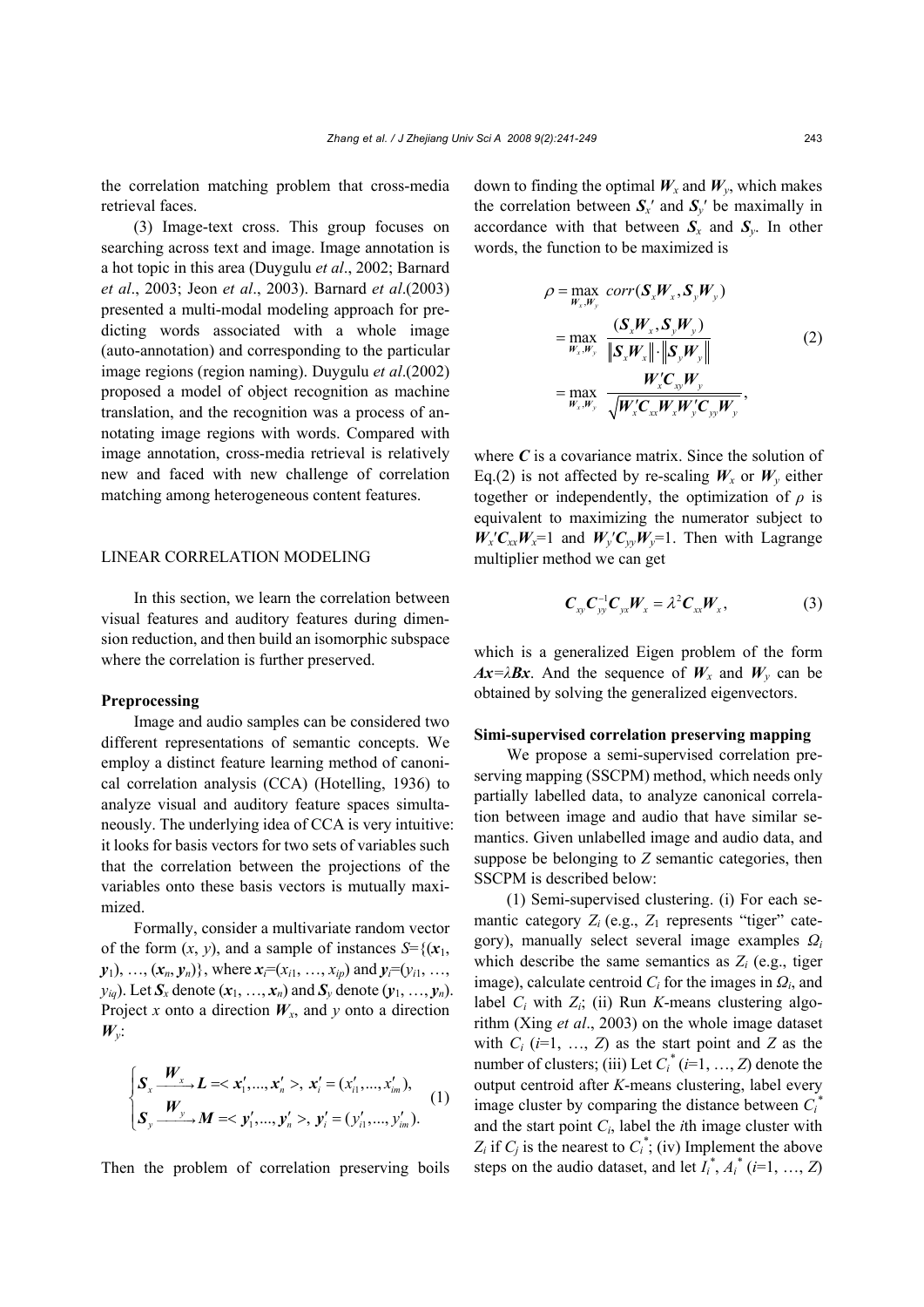denote image clusters and audio clusters respectively after semi-supervised clustering.

(2) Correlation preserving mapping. (i) Rank all image clusters  $I_i^*$  so as to match all audio clusters in semantics; (ii) Extract visual feature matrix  $S_i^x$  for image cluster  $I_i^*$ , and auditory feature matrix  $S_i^y$  for audio cluster  $A_i^*$ , and find optimal  $W_i^x$  and  $W_i^y$  for  $S_i^x$ and  $S_i^y$  with the method presented in Section 3.1; (iii) Construct SSCPM subspace  $S^m$  by  $(\mathbf{S}^x_i)' = \mathbf{S}^x_i \mathbf{W}^x_i$  and  $(S_i^y)'=S_i^yW_i^y$ .

In this way, visual features are analyzed together with auditory features, which is a kind of "interaction" process. For example, tiger image cluster is analyzed together with tiger audio cluster for correlation detection, therefore tiger image affects the location of tiger audio in subspace  $S<sup>m</sup>$  to a certain extent, and vice versa. Moreover, bird image cluster is mapped with bird audio cluster, and bird audio differs from tiger audio, so bird image could be located differently from tiger image in *S<sup>m</sup>*. Therefore, the cross-media correlations are discovered and preserved in the mapping process.

# **General distance function**

With  $W_i^x$  and  $W_i^y$  we can map heterogeneous visual feature vectors and audio feature vectors into an *m*-dimensional subspace *S<sup>m</sup>*, where canonical correlations between initial visual and auditory features are further preserved. We define a general similarity measure for all images and audio objects in *S<sup>m</sup>*.

After SSCPM, large amounts of complex numbers occur. Let  $x_i'=(x_{i1}',...,x_{im}')$   $(x_{ik}'=a+b \cdot i, a, b \in \mathbb{R})$ denote the coordinates of an image or an audio object in  $S^m$ . We represent  $x_{ik}$ <sup>'</sup> in polar coordinates as

$$
x'_{ik} = (\beta_{ik}, |x'_{ik}|),\tag{4}
$$

where  $\beta_{ik} = \arctan(b/a), |x'_{ik}| = \sqrt{a^2 + b^2}, k \in [1, m].$ 

And define the general distance function as

$$
Crodis(\mathbf{x}'_{i}, \mathbf{x}'_{j}) = \operatorname{sqrt}\left\{\sum_{k=1}^{m} \left( |x'_{ik}|^{2} + |x'_{jk}|^{2} - 2 |x'_{ik}| ||x'_{jk}| \cos(|\beta_{ik} - \beta_{jk}|) \right) \right\}.
$$
 (5)

We name Eq.(4) as SSCPM coordinates of *xi*′. Since  $x_i'$  and  $x_i'$  can represent all media objects in  $S^m$ , Eq.(5) is a cross-media distance function for image and audio.

## OPTIMIZATION STRATEGY

Because of the well-known semantic gap (Zhao and Grosky, 2002), the results of image clustering and audio clustering in  $S<sup>m</sup>$  are not always consistent with human perception, which would cause bad effects on cross-media retrieval. It has been proved that relationships among different types of objects are effective on improving cluster quality (Ye and Li, 2005; Zhang *et al*., 2007). Enlightened by this mechanism, we optimize image and audio cluster quality in subspace  $S<sup>m</sup>$  by interactional correlation propagation to bridge the semantic gap.

## **Overview of the approach**

The basic idea of interactional optimization is that image similarity and audio similarity can mutually influence each other through the bridge of cross-media correlation, and in this way the cluster quality in SSCPM subspace *S<sup>m</sup>* can be improved. Let *P* and *N* denote image objects and audio objects in *S<sup>m</sup>*, respectively. As the values of image visual feature differ greatly from those of auditory feature in threshold, we assume *P* and *N* occupy different areas in  $S^m$ . Let  $P_i$  represent a specific image object and  $N_i$  a specific audio object.

Fig.2 shows the sketch map of this approach. The dotted lines denote cross-media distance between image and audio in subspace *S<sup>m</sup>*, and the real lines are distances within image and within audio. The length of the real line represents the degree of single-



**Fig.2 Sketch map of image-audio optimization**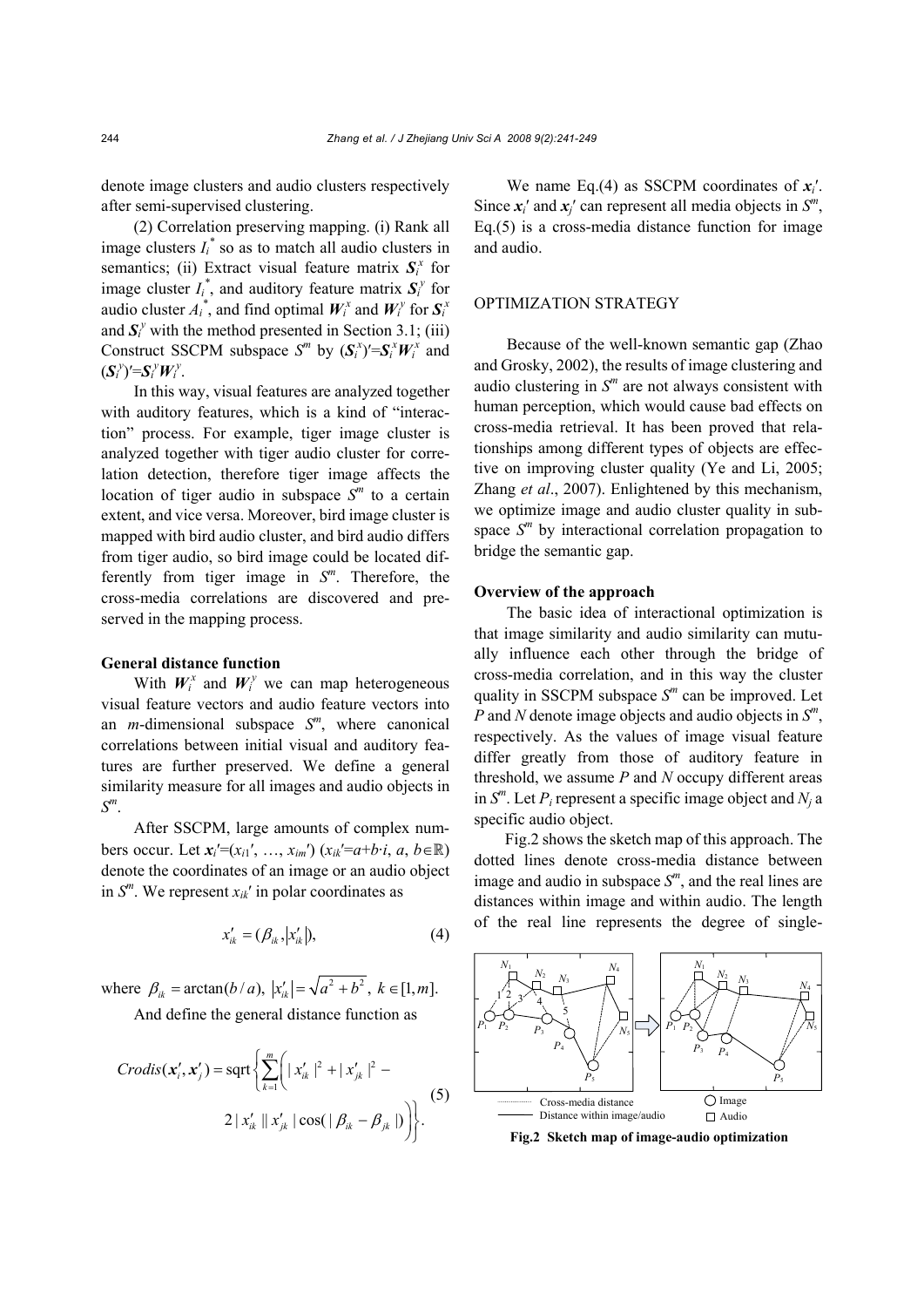modality similarity, and the length of the dotted line represents the degree of cross-media correlation. The left-part shows the original image-audio relationships, i.e.,  $P_1$  and  $P_2$  are similar images, but both are dissimilar to  $P_3$  and  $P_4$ . Also  $N_1$ ,  $N_2$ ,  $N_3$  are similar audio data, but are dissimilar to audio object *N*4.

Simultaneously, audios *N*1, *N*2, *N*3 have close correlation among images  $P_1$ ,  $P_2$ ,  $P_3$ ,  $P_4$ , i.e., the lengths of dotted lines 1~5 are short and similar. Assume that semantically  $P_1$  and  $P_2$  are similar to  $P_3$ and  $P_4$ , but  $P_5$  are dissimilar to  $P_3$  and  $P_4$ . Then the similarity among audios *N*1, *N*2, *N*3 can be propagated to images  $P_1$ ,  $P_2$ ,  $P_3$ ,  $P_4$  through the dotted lines  $1 \sim 5$ , and accordingly  $P_1$ ,  $P_2$ ,  $P_3$ ,  $P_4$  are clustered together as the right-part shows. On the other hand, although originally  $N_4$  is not quite similar to  $N_5$ , they are cross-media correlated to the same image  $P_5$ , thus the dissimilarity between  $N_4$  and  $N_5$  is reduced. When this process performs iteratively, image cluster quality and audio cluster quality are improved in an interactional way, so as to better reflect intrinsic similarities between multimedia objects.

#### **Formal description**

This interactional optimization method consists of three steps: (1) the construction of image similarity matrix, audio similarity matrix and image-audio cross-media correlation matrix; (2) normalization; (3) iterative similarity propagation till convergence.

According to general distance function in Eq.(5), we can get image similarity matrix *L* and audio similarity matrix *M*, and also cross-media correlation matrix *C*. Matrices *L*, *M*, *C* are normalized below:

$$
L_{ij}^* = \frac{L_{ij}}{\max(L(i, \cdot))}, \ M_{ij}^* = \frac{M_{ij}}{\max(M(i, \cdot))}, \ C_{ij}^* = \frac{C_{ij}}{\sum C(i, \cdot)}.
$$
\n(6)

Let  $L^*$  and  $M^*$  denote the normalized similarity matrices after each iteration step. Then the interactional optimization process can be described as follows:

$$
\begin{cases}\n\boldsymbol{L}^* = \alpha \boldsymbol{L} + (1 - \alpha) \gamma \boldsymbol{C} \boldsymbol{M}^* \boldsymbol{C}', & 0 < \alpha, \beta, \gamma < 1, \\
\boldsymbol{M}^* = \beta \boldsymbol{M} + (1 - \beta) \gamma \boldsymbol{C} \boldsymbol{L}^* \boldsymbol{C}, & \n\end{cases} \tag{7}
$$

where  $\alpha$ ,  $\beta$  are the weights,  $\gamma$  is a decay factor to make sure that the propagated similarities are weaker than the original similarities. The convergence of this iteration process can be proved by calculating the limitation of  $\boldsymbol{L}^{*(n)}$ – $\boldsymbol{L}^{*(n-1)}$  as follows:

$$
\mathbf{L}^{*(n)} - \mathbf{L}^{*(n-1)} = [\alpha \mathbf{L} + (1-\alpha)\gamma \mathbf{C}\mathbf{M}^{*(n)}\mathbf{C}'] - [\alpha \mathbf{L} + (1-\alpha)\gamma \mathbf{C}\mathbf{M}^{*(n-1)}\mathbf{C}']
$$
  
\n
$$
= (1-\alpha)\gamma \mathbf{C}(\mathbf{M}^{*(n)} - \mathbf{M}^{*(n-1)})\mathbf{C}', \qquad (8)
$$
  
\n
$$
\mathbf{M}^{*(n)} - \mathbf{M}^{*(n-1)} = [\beta \mathbf{M} + (1-\beta)\gamma \mathbf{C}'\mathbf{L}^{*(n-1)}\mathbf{C}] - [\beta \mathbf{M} + (1-\beta)\gamma \mathbf{C}'\mathbf{L}^{*(n-2)}\mathbf{C}]
$$
  
\n
$$
= (1-\beta)\gamma \mathbf{C}'(\mathbf{L}^{*(n-1)} - \mathbf{L}^{*(n-2)})\mathbf{C}. \qquad (9)
$$

Then replace  $M^{*(n)} - M^{*(n-1)}$  in Eq.(8) with Eq.(9), we obtain

$$
\boldsymbol{L}^{*(n)} - \boldsymbol{L}^{*(n-1)} = (1 - \alpha)(1 - \beta)\gamma^2 \boldsymbol{C}\boldsymbol{C}' (\boldsymbol{L}^{*(n-1)} - \boldsymbol{L}^{*(n-2)})\boldsymbol{C}\boldsymbol{C}',
$$
\n(10)

Let  $\rho = (1-\alpha)(1-\beta)\gamma^2$ ,  $\chi = CC'$ , we have

$$
\mathbf{L}^{*(n)} - \mathbf{L}^{*(n-1)} = \rho \chi (\mathbf{L}^{*(n-1)} - \mathbf{L}^{*(n-2)}) \chi
$$
  
= ... =  $\rho^{n-1} \chi^{n-1} (\mathbf{L}^{*(1)} - \mathbf{L}) \chi^{n-1}.$  (11)

Since  $L^{*(1)}$ −*L* is a constant matrix, the convergence of  $\mathbf{L}^{*(n)}$ – $\mathbf{L}^{*(n-1)}$  depends on those of  $\rho^{n-1}$  and  $\chi^{n-1}$ . According to Eqs.(12) and (13),

$$
\chi_{ij} = \frac{\sum C(i, \cdot) C(j, \cdot)}{\sum C(i, \cdot) \sum C(j, \cdot)} <1 \Rightarrow \chi^{n-1} \xrightarrow{n \to \infty} 0, \quad (12)
$$

$$
\rho^{n-1} = [(1-\alpha)(1-\beta)\gamma^2]^{n-1} \xrightarrow{n \to \infty} 0. \qquad (13)
$$

We can get  $\mathbf{L}^{*(n)} - \mathbf{L}^{*(n-1)} \xrightarrow{n \to \infty} \mathbf{0}$ , which proves the convergence of Eq.(7). Another advantage of this optimization method is that, in relevance feedback procedure (see Section 5), users' interactions can be better utilized on a well-clustered dataset.

#### DYNAMIC CORRELATION UPDATE

After the above optimization process, image similarity matrix *L\** and audio similarity matrix *M\** tend to be more consistent with human perception. However, cross-media correlation between image and audio remains unchanged because SSCPM coordinates of image and audio are unchanged [see Eq.(5)]. In this section, we discuss how to use  $L^*$  and  $M^*$  to dynamically update cross-media correlation matching results in relevance feedback.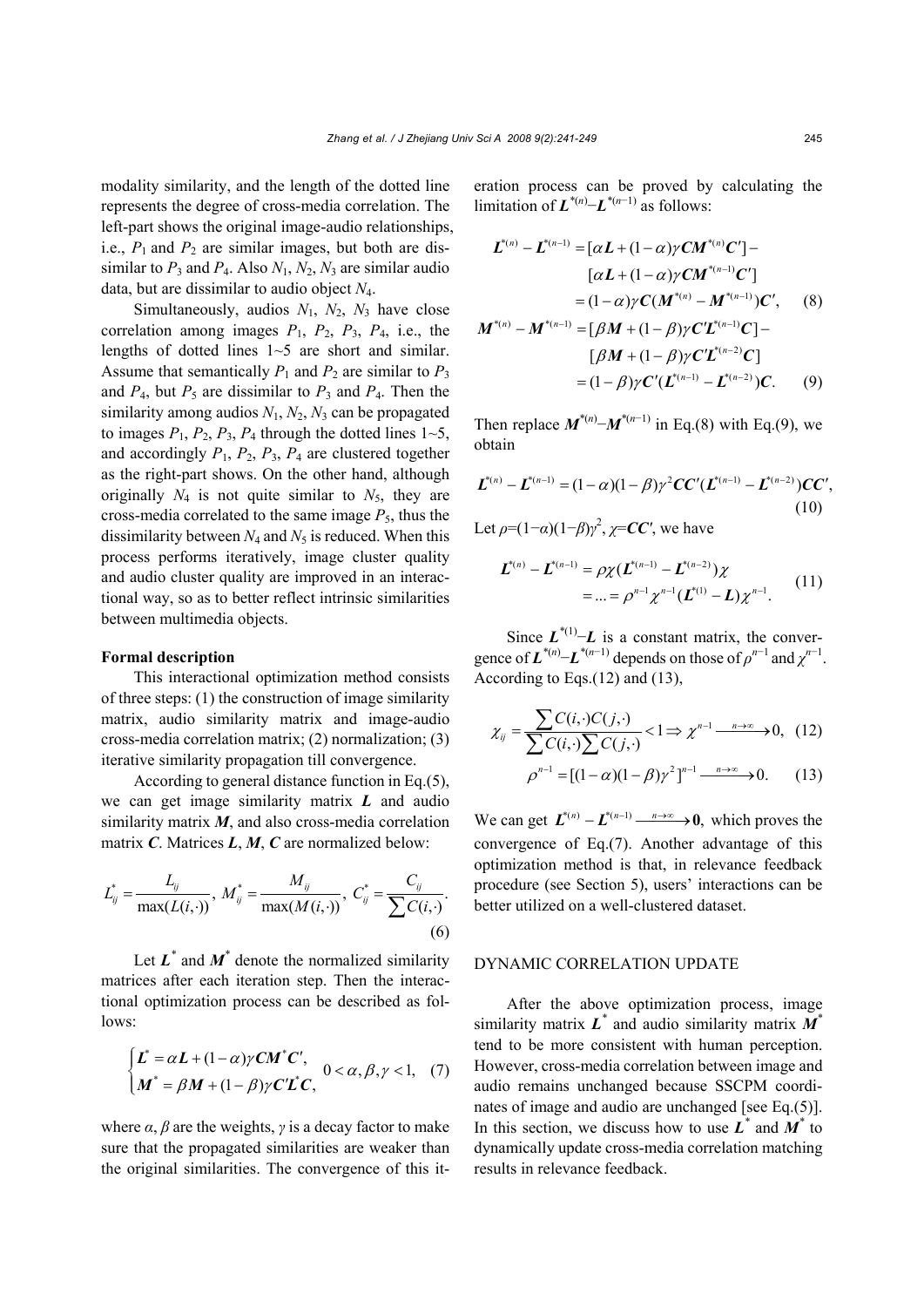An intuitive description of our algorithm is: if the query example is an image, a smoothing factor is initially assigned to positive and negative audio examples as ranking score; then they spread their scores to audio neighbors in an arithmetic progression. When the query example is an audio clip, we implement similar steps in relevance feedback to refine returned images. Formally, we define smoothing factor  $R(i, j)$  and updated cross-media correlation matrix  $A=(a_{ii})$  as:

$$
A: a_{ij} = \lambda \cdot Crodis(i, j) + (1 - \lambda) \cdot R(i, j), \quad (14)
$$

where  $\lambda$  is a constant parameter in  $(0, 1)$ . It can be seen that updated cross-media correlation is influenced by two parts: general distance *Crodis*(*i*, *j*) and smoothing factor  $R(i, j)$ . The former reflects cross-media topology in SSCPM subspace, while the latter is calculated according to optimized image cluster results and audio cluster results in Section 4.

Let *r* be an image query example, *P* denote the set of positive audio marked by the user in a round of relevance feedback, and *N* denote the set of negative audio. The pseudo-code to calculate  $R(i, j)$  is shown below:

#### **Pseudo-code 1: dynamic correlation update**

```
Input: Crodis(i, j), feedback examples P, N, optimized audio 
       similarity matrix M*
. 
Output: matrix A and smoothing factor R(i, j).
      Initialize R(i, j)=0;
      Value a constant -\tau_1 (\tau_1>0);
      For each positive audio p_i \in P do {
          R(r, p_i) = -\tau_1;Find p_i's k_i-nearest audio neighbors T: \{t_1, \ldots, t_k\}according to matrix M*
; 
          Rank T in ascending order by the distances to pi; 
          d=τ1/ki; 
          For each t_i \in T do R(r, t_i) = -\tau_1 + i \cdot d;
             A(r, t<sub>i</sub>)=λ·Crodis(r, t<sub>i</sub>)+(1−λ)·R(r, t<sub>i</sub>);
      } 
      Value a constant \tau_2 (\tau_2>0);
      For each negative audio n_i \in N do {
          R(r, n_i)=\tau_2, \tau_2 > 0;
          Find n_i's k_i-nearest audio neighbors H: \{h_1, \ldots, h_k\}according to matrix M*
; 
          Rank H in ascending order by the distances to ni; 
          d=τ2/ki; 
          For each h_i \in H do R(r, h_i) = \tau_2 - j \cdot d;
             A(r, h<sub>i</sub>)=\lambda·Crodis(r, h<sub>i</sub>)+(1−\lambda)·R(r, h<sub>i</sub>);
      }
```
The topology of SSCPM subspace is updated with the relevance feedback process, which has a long-term influence on future cross-media retrieval. However, there are common and personal relevance feedbacks when different users interact with the system (Tan *et al*., 2006). So we employ the above long-term strategy in training stage, which provides common cross-media correlation feedback. For short-term effect on current retrieval session after training, we refine the correlation values, but not memorize them.

## EXPERIMENTAL RESULTS

## **Dataset**

We collect an image-audio dataset consisting of 15 semantic categories, such as dog, car, bird, explosion, tiger, goal, piano, zither, etc. In each semantic category there are 100 images and 50 audio segments. Most of them are collected from the Corel image galleries and the Internet. Some other audio clips are extracted from movies. A retrieved media object is considered correct if it belongs to the same category of the query example.

The extracted visual features include Color Histogram (in HSV space), Color Coherence Vector (CCV), and Tamura Texture. The combined visual feature vector is 500-dimensional. Auditory features we use are made up of Centroid, Rolof, Spectral Flux, and RMS (Root Mean Square). Since audio is a kind of time series data, the dimensionalities of combined auditory feature vectors are inconsistent. We require collected audio clips not exceed 7 s, and employ Fuzzy Clustering algorithm (Zhao *et al.*, 2002) on auditory features for dimension reduction to get isomorphic feature vectors.

## **SSCPM correlation preserving testing**

SSCPM is based on canonical correlation between visual features and auditory features, while traditional feature analysis methods only cope with content features of single modality. Thus we compare the mapping results of our SSCPM method with the dimensionality reduction method of principal components analysis (PCA). We do not compare it with other feature analysis methods because PCA has been shown to be useful for feature transformation and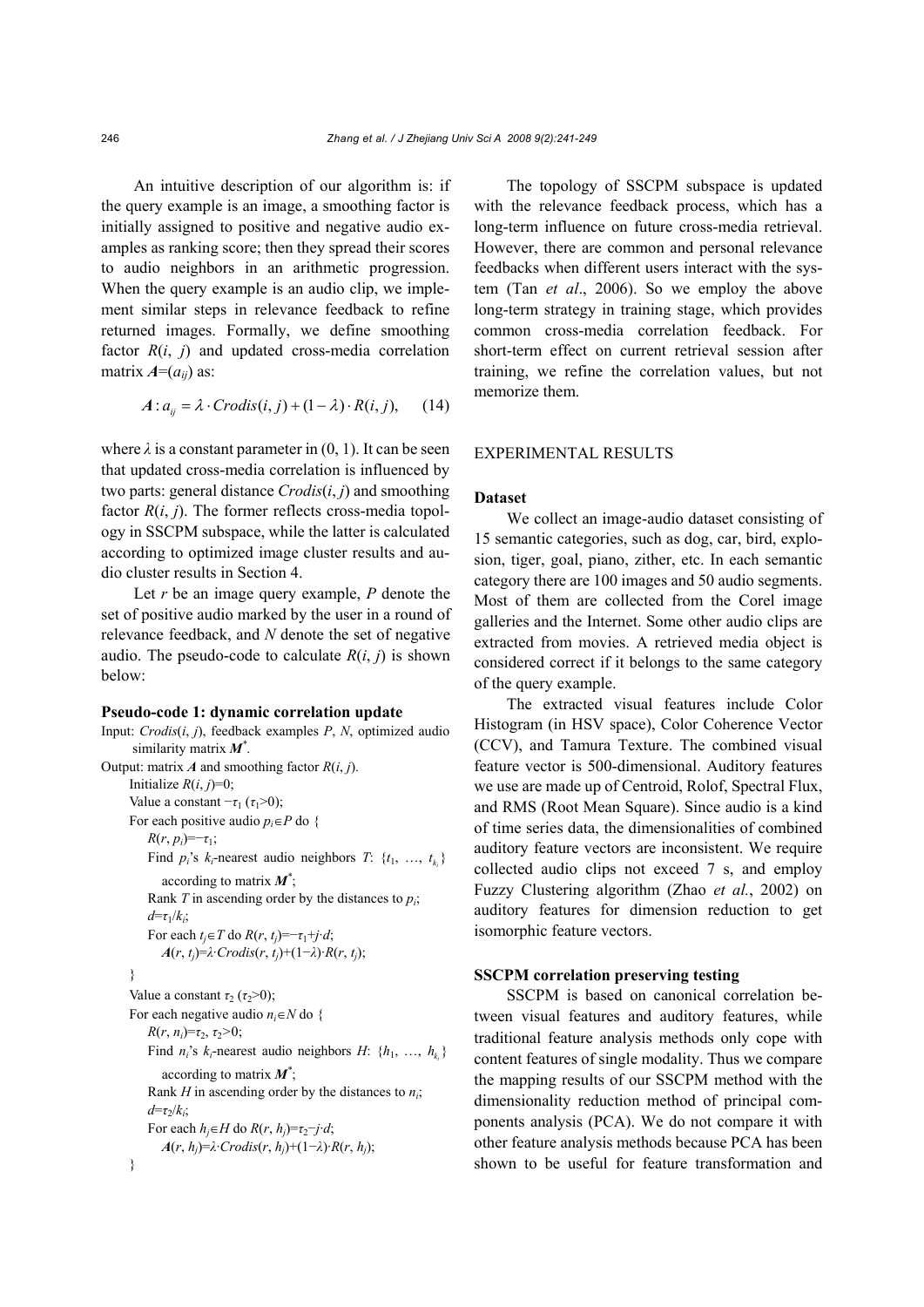selection by finding the uncorrelated components of maximum variance.

Figs.3a and 3b show the scatter plots of the images that are projected to a two-dimensional subspace identified by the first two principal components and the first two SSCPM components. Circles correspond to the category of "bird" and triangles correspond to the other 4 categories (dog, explosion, tiger, zither).



**Fig.3 Scatter plots of the images. (a) Principal components analysis (PCA); (b) Semi-supervised correlation preserving mapping (SSCPM)** 

Compared with PCA in Fig.3a, SSCPM in Fig.3b can better separate data from different semantic categories. It can be concluded that our SSCPM algorithm preserves cross-media correlation during mapping process so as to learn latent semantic information.

## **Cross-media retrieval results**

Fig.4 shows the statistical results of image-audio cross-media retrieval performance for overall evaluation. Fig.4a is the mean result of retrieving images by examples of audio. When the number of returned results is 35, the number of correct results is 24.15 at the second round of relevance feedback, while originally it is 12.95.

Fig.4b shows the mean result of retrieving audio by image examples. When the number of returned results is 40, the number of correct results is 22.51 at the second round of relevance feedback.



**Fig.4 (a) Retrieval images by audio example; (b) Retrieval audio by image example** 

This observation confirms that: (1) image cluster and audio cluster both have good quality after subspace optimization, which is basic for relevance feedback algorithm to take effect; (2) updated cross-media correlation becomes more and more consistent with human perceptions as relevance feedback is incorporated. In the above experiments the "mean results" means: (1) a query is formulated by randomly selecting a sample media object from the dataset; (2) we generate 10 random image queries and 10 random audio queries for each category, and conduct 2 rounds of relevance feedback for dynamic correlation update.

Fig.5 shows an example of cross-media retrieval results. By submitting a 4.8-s audio clip of "bird", we get 13 images of "bird" in the top 15 returned image results. The number under each image in Fig.5 is the correlation value which represents how close this image is related to the query audio clip in semantics.

## **Selection and effect of parameters**

As described in Section 4, parameters *α*, *β* are the weights of image similarity matrix and audio similarity matrix, respectively. In our experiments *α*, *β* are selected as empirical values:  $\alpha=0.2$ ,  $\beta=0.8$ .  $\alpha$  is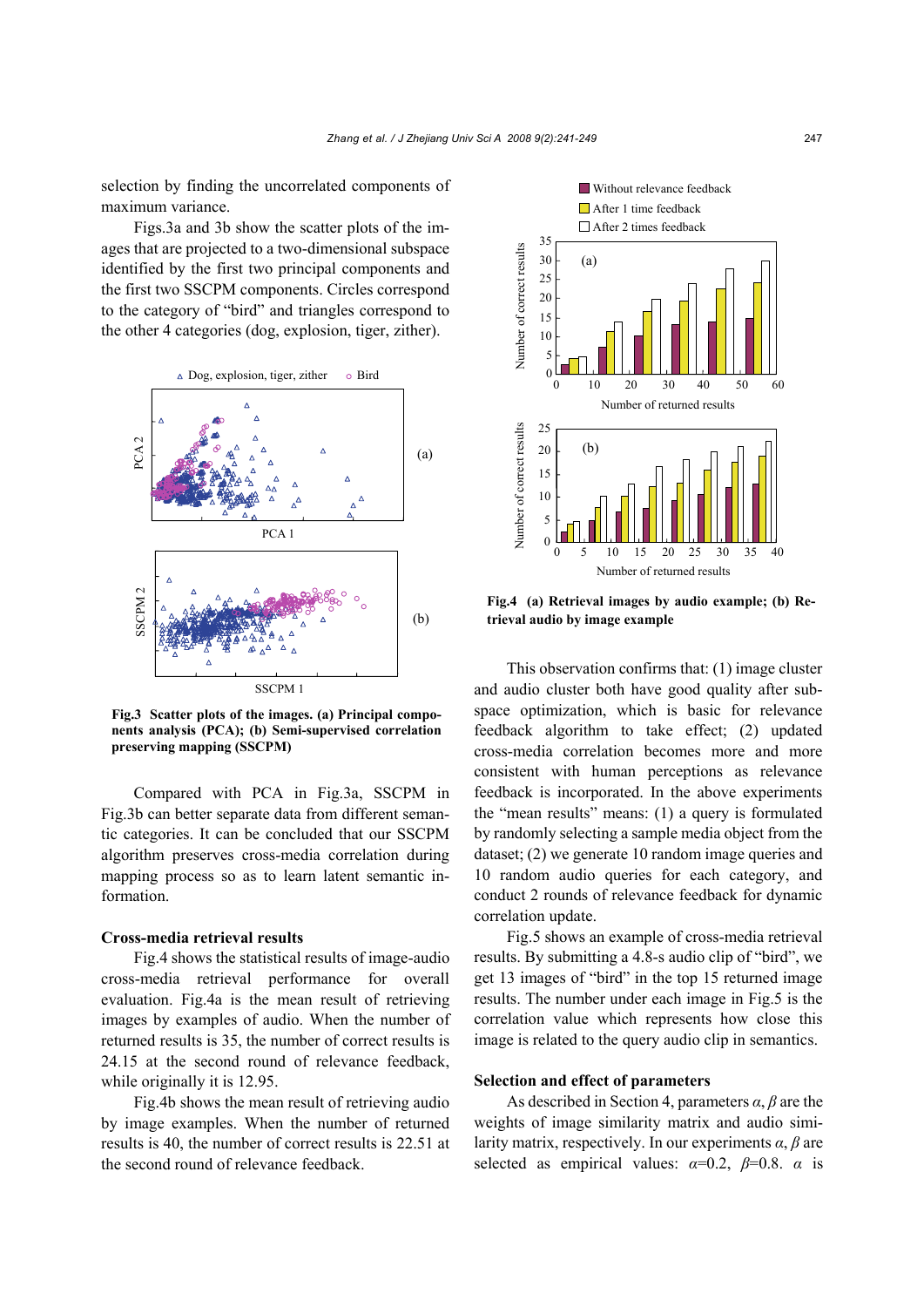

Returned images by correlation scores (top 15) Query : **and constitution** a 4.8-s audio clip of bird

**Fig.5 Returned images by submitting a bird audio** 

smaller than *β* because in SSCPM subspace audio dataset has a better cluster quality than image dataset does. The decay factor *γ* ensures that the propagated correlations are weaker than the original correlations. We select an empirical value *γ*=0.75.

Another important parameter is the dimensionality of SSCPM subspace, which is an open problem in feature analysis and dimension reduction. In general, it has to be large enough to keep most of the semantic correlation structures and small enough to remove some noise. We evaluate the effect of SSCPM dimensionality on the retrieval performance. Fig.6 shows the mean cross-media retrieval precision vs. the dimensionality of SSCPM subspace. In our experiments the precision value is defined in the same way as that used in content-based image retrieval (Wang *et al.*, 2004). And the precision listed in *y*-axis in Fig.6 is the mean result of query-image-by-audio and query-audio-by-image when the number of returned media objects is 25.



**Fig.6 Mean precision under different dimensions** 

It can be seen that the retrieval performance highly depends on the dimensionalities of SSCPM subspace, and works best in our datasets SSCPM subspace whose dimensionality is between 26 and 30.

### **CONCLUSION**

In this paper, we developed a discriminative learning approach to explore the underlying correlations between heterogeneous content features of image and audio data for cross-media retrieval. The approach provides a solution for the cross-media retrieval, which judges the semantic correlation between media objects of different modalities from low-level features. The encouraging results of experiments on image-audio dataset demonstrate that this is an effective approach for cross-media retrieval.

Since this approach is based on content feature vectors, it is applicable to other multi-modal analysis and correlation learning, which are frequently observed in recent research issues, such as talking face detection by audio signals and multi-modal retrieval of web pages, etc. The main limitation is that the size of image-audio database is comparatively small. Future work includes further study on large-scale image-audio retrieval and unsupervised subspace mapping.